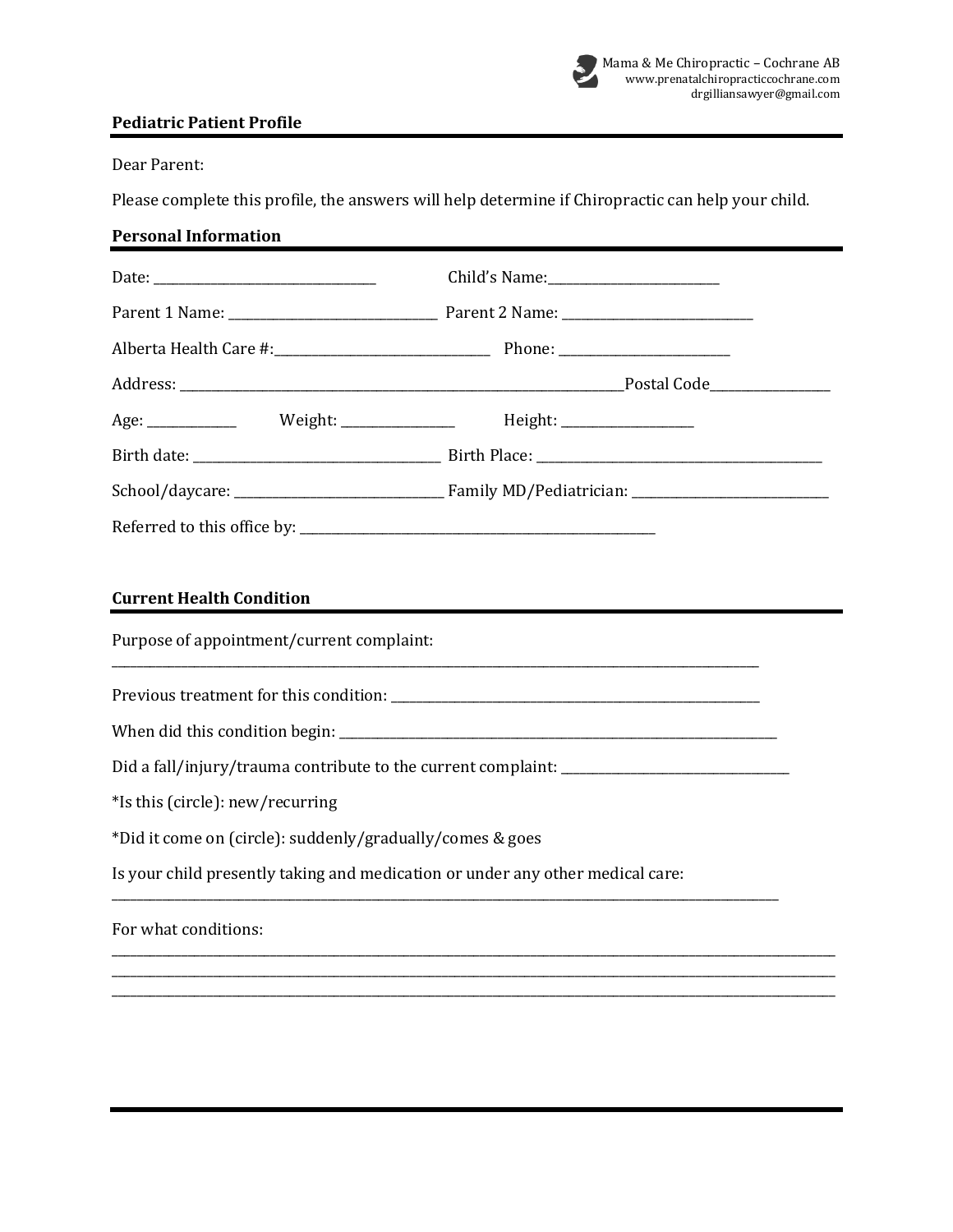

# **Past Health History**

| <b>Birth History:</b>                                                                                |  |  |  |  |
|------------------------------------------------------------------------------------------------------|--|--|--|--|
| Length of Pregnancy: full term (weeks) _______________________                                       |  |  |  |  |
| Any issues during the pregnancy for mom/baby: (position of baby, blood pressure, etc);               |  |  |  |  |
| Location of birth: Home/Hospital/Birthing Center                                                     |  |  |  |  |
| Delivery: Vaginal/Breech/Cesarean/Epidural/Forceps/Vacuum                                            |  |  |  |  |
|                                                                                                      |  |  |  |  |
|                                                                                                      |  |  |  |  |
|                                                                                                      |  |  |  |  |
|                                                                                                      |  |  |  |  |
| <b>Infancy History:</b>                                                                              |  |  |  |  |
| Feeding: (circle) Breast/Bottle/Formula Latching well: Y/N Breast preference: Y/N/right/left         |  |  |  |  |
| Sleep Quality: good/fair/poor Average hours total/night: __________ Hours in a row: __________       |  |  |  |  |
| Trouble settling/ falling asleep: (circle) always/occasional/never                                   |  |  |  |  |
|                                                                                                      |  |  |  |  |
| <b>General Health History</b>                                                                        |  |  |  |  |
|                                                                                                      |  |  |  |  |
|                                                                                                      |  |  |  |  |
|                                                                                                      |  |  |  |  |
|                                                                                                      |  |  |  |  |
| Previous Chiropractic Care/Craniosacral : ________________________Date: ____________________________ |  |  |  |  |
|                                                                                                      |  |  |  |  |
|                                                                                                      |  |  |  |  |
| Lifestyle<br><u> 1989 - Johann Barnett, fransk politiker (d. 1989)</u>                               |  |  |  |  |
|                                                                                                      |  |  |  |  |
| Appetite/eating habits: good/fair/poor Toddler/childhood sleep quality: good/fair/poor               |  |  |  |  |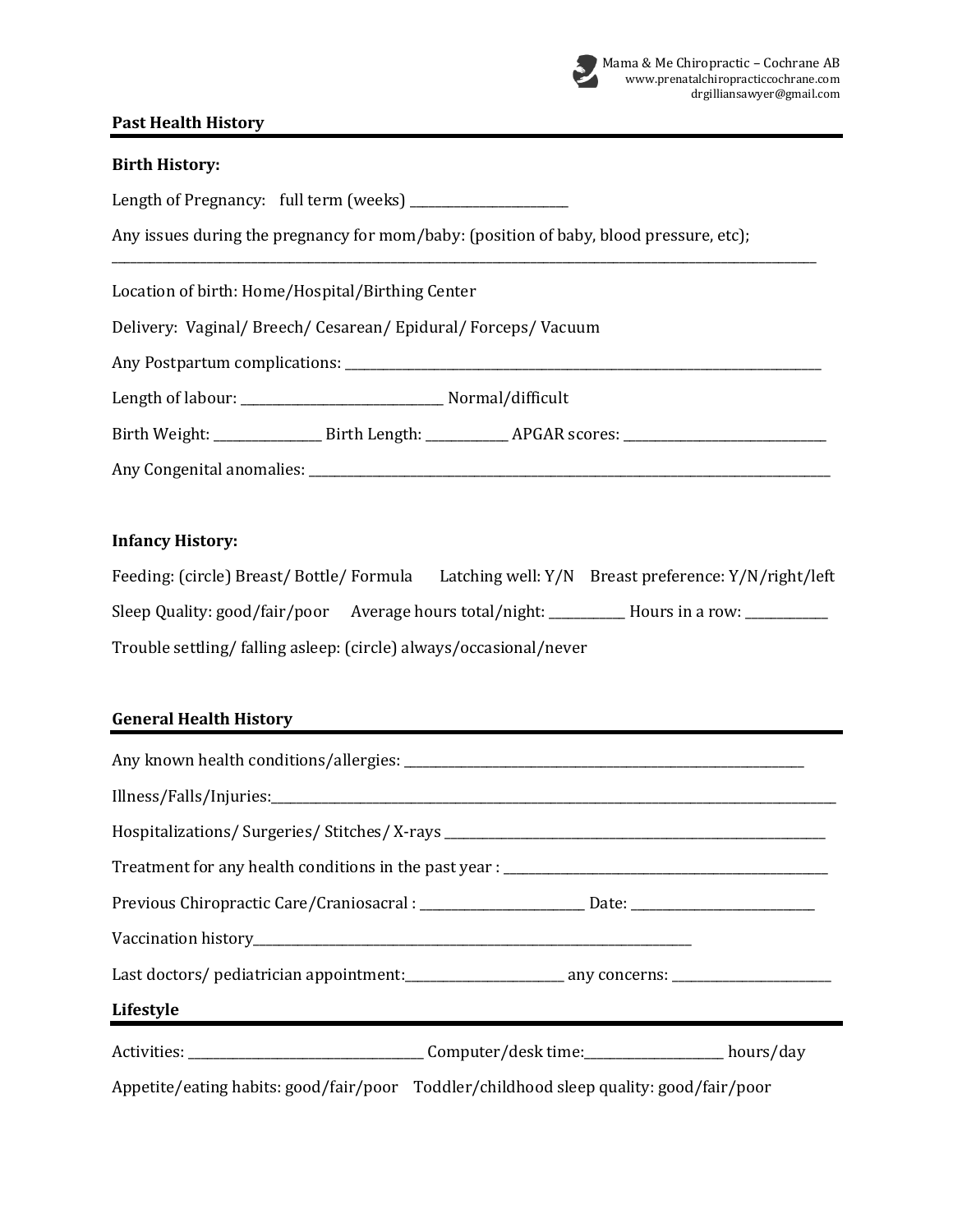

Please **check** any of the following conditions that are **currently** a problem; and underline any that were a problem in the past:

| <b>MUSCLE &amp; JOINT</b> | <b>GENERAL</b>                  | <b>INFANCY</b>                |
|---------------------------|---------------------------------|-------------------------------|
| sore muscles              | fatigue                         | Colic                         |
| sore joints               | allergies                       | tilting head to one side      |
| growing pains             | difficulty sleeping             | difficulty nursing            |
| muscle cramps             | Dizziness/fainting              | preferred side nursing        |
| muscle jerking            | earaches/infections             | slow weight gain              |
| back problems             | nose bleeds                     | fussing in specific positions |
| neck problems             | sore throat/ frequent colds/flu | Screaming/crying              |
| painful tailbone          | asthma                          |                               |
| pain between shoulders    | chronic cough                   | <b>ORGANS</b>                 |
| spinal curvature          | enlarged glands                 | bedwetting                    |
| arthritis                 | loss of weight                  | constipation/diarrhea         |
| difficulty chewing        | poor exercise/appetite          | anemia                        |
| clicking in jaw           | nervousness                     | Thyroid issues                |
| general stiffness         | depression/confusion            | vomiting                      |
| walking problems          | Vision/dental/hearing problems  | skin eruptions/eczema         |
| feet turn in/out          | hyperactivity                   |                               |
| coordination problems     | behavioral problems             | <b>OTHER CONCERNS:</b>        |
| headaches                 | Epilepsy/seizures               |                               |
| pain in ankles/knees/hips | rheumatic fever                 |                               |
|                           | stomach aches                   |                               |

### **INFANCY**

#### **ORGANS**

## coordination problems behavioral problems **OTHER CONCERNS:**

I have rights for this child and by signing below authorize chiropractic care for him/her.

Signature: \_\_\_\_\_\_\_\_\_\_\_\_\_\_\_\_\_\_\_\_\_\_\_\_\_\_\_\_\_\_\_\_\_\_\_\_\_\_\_\_\_\_\_\_\_\_\_\_\_\_\_\_\_\_ Date: \_\_\_\_\_\_\_\_\_\_\_\_\_\_\_\_\_\_\_\_\_\_\_\_\_\_\_\_\_\_\_\_\_

Print name: \_\_\_\_\_\_\_\_\_\_\_\_\_\_\_\_\_\_\_\_\_\_\_\_\_\_\_\_\_\_\_\_\_\_\_\_\_\_\_\_\_\_\_\_\_\_\_\_\_\_\_\_ \*please also see informed consent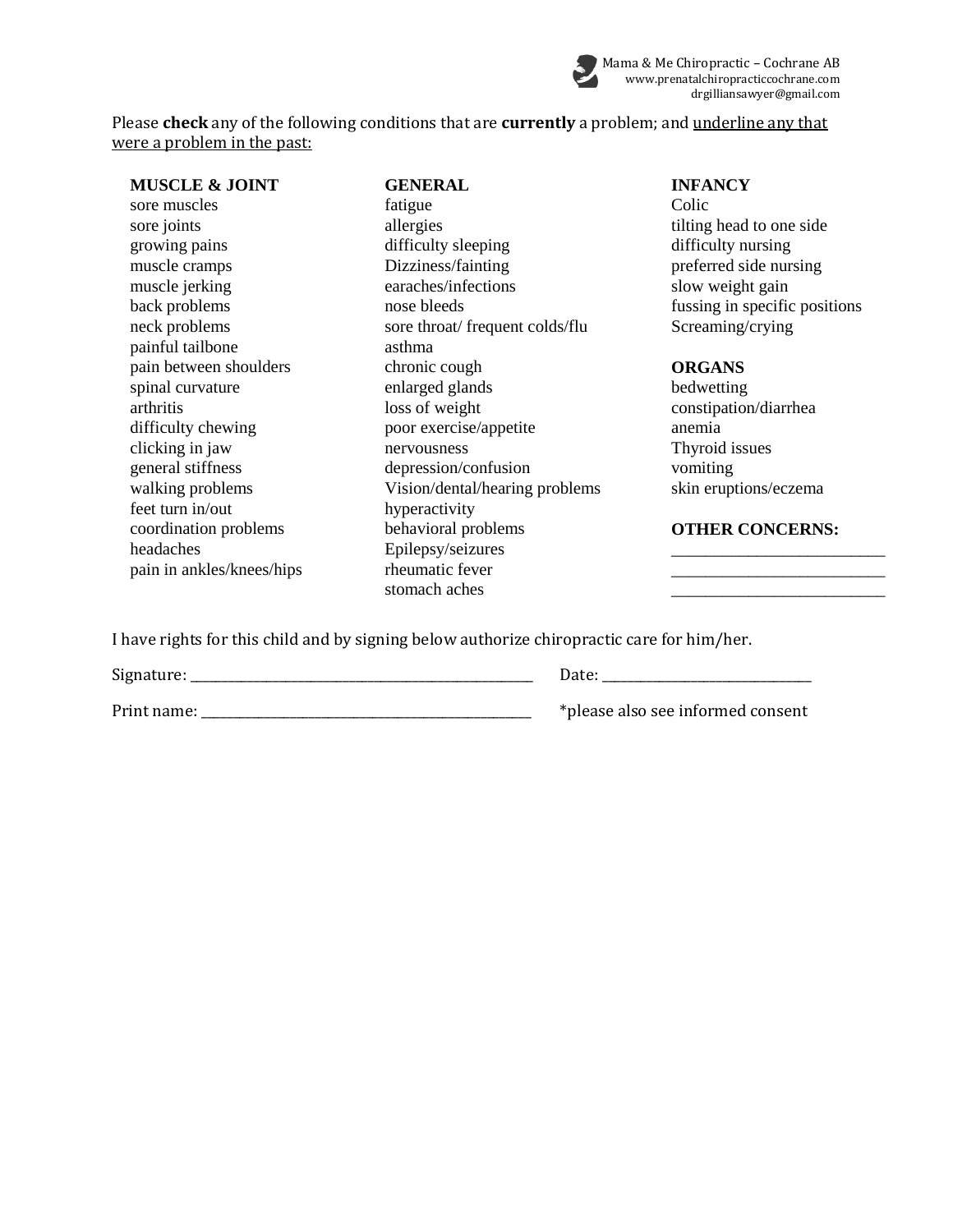



## **CANADIAN CHIROPRACTIC PROTECTIVE ASSOCIATION**

#### **CONSENT TO CHIROPRACTIC TREATMENT – FORM L**

It is important for you to consider the benefits, risks and alternatives to the treatment options offered by your chiropractor and to make an informed decision about proceeding with treatment. Chiropractic treatment includes adjustment, manipulation and mobilization of the spine and other joints of the body, soft-tissue techniques such as massage, and other forms of therapy including, but not limited to, electrical or light therapy and exercise.

#### **Benefits**

Chiropractic treatment has been demonstrated to be effective for complaints of the neck, back and other areas of the body caused by nerves, muscles, joints and related tissues. Treatment by your chiropractor can relieve pain, including headache, altered sensation, muscle stiffness and spasm. It can also increase mobility, improve function, and reduce or eliminate the need for drugs or surgery.

#### **Risks**

The risks associated with chiropractic treatment vary according to each patient's condition as well as the location and type of treatment. **The risks include:**

- Temporary worsening of symptoms Usually, any increase in pre-existing symptoms of pain or stiffness will last only a few hours to a few days.
- Skin irritation or burn Skin irritation or a burn may occur in association with the use of some types of electrical or light therapy. Skin irritation should resolve quickly. A burn may leave a permanent scar.
- Sprain or strain Typically, a muscle or ligament sprain or strain will resolve itself within a few days or weeks with some rest, protection of the area affected and other minor care.
- Rib fracture While a rib fracture is painful and can limit your activity for a period of time, it will generally heal on its own over a period of several weeks without further treatment or surgical intervention.
- Injury or aggravation of a disc Over the course of a lifetime, spinal discs may degenerate or become damaged.
- A disc can degenerate with aging, while disc damage can occur with common daily activities such as bending or lifting. Patients who already have a degenerated or damaged disc may or may not have symptoms. They may not know they have a problem with a disc. They also may not know their disc condition is worsening because they only experience back or neck problems once in a while.
	- o Chiropractic treatment should not damage a disc that is not already degenerated or damaged, but if there is a pre-existing disc condition, chiropractic treatment, like many common daily activities, may aggravate the disc condition. The consequences of disc injury or aggravating a preexisting disc condition will vary with each patient. In the most severe cases, patient symptoms may include impaired back or neck mobility, radiating pain and numbness into the legs or arms, impaired bowel or bladder function, or impaired leg or arm function. Surgery may be needed.